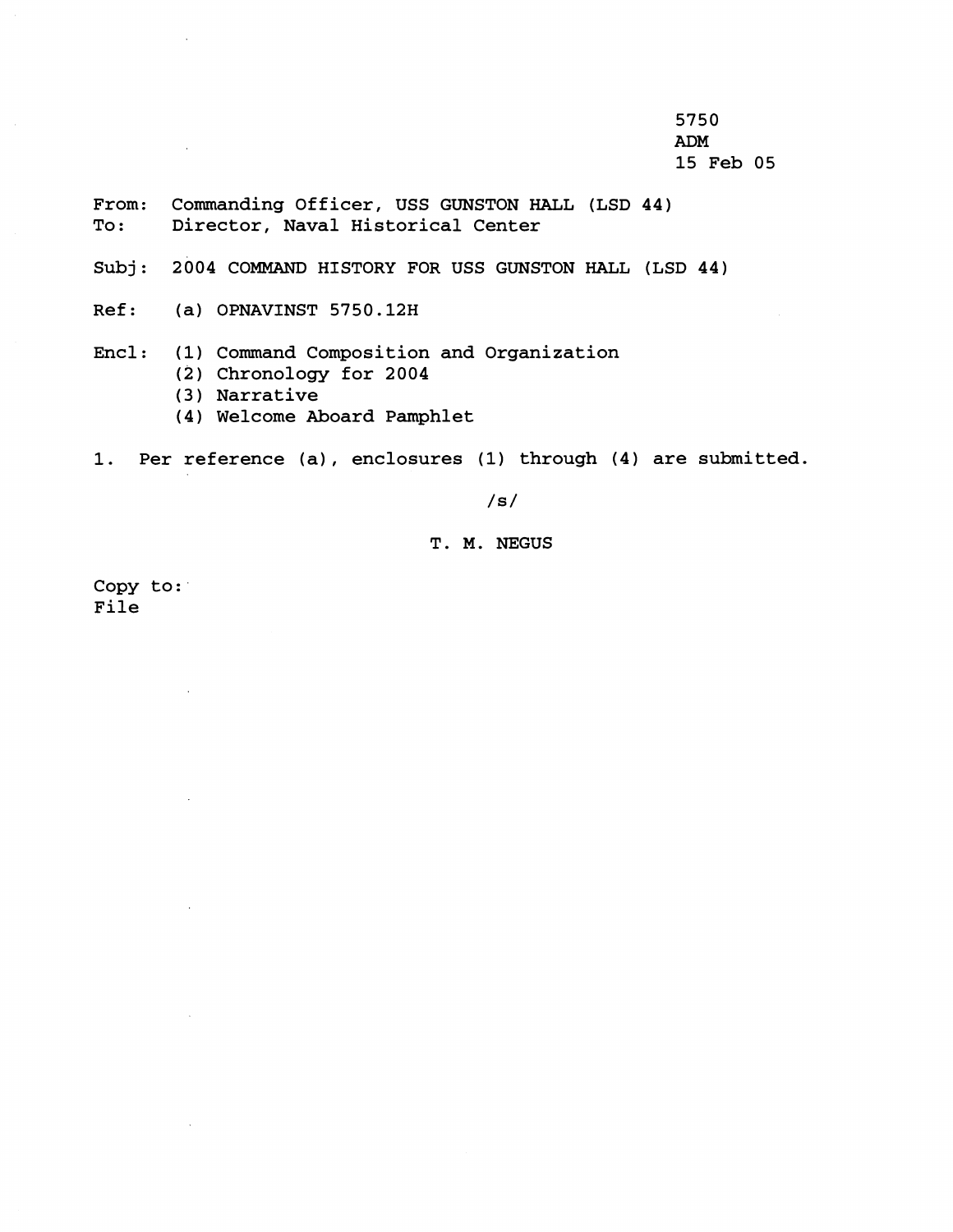### COMMAND COMPOSITION AND ORGANIZATION

1. USS GUNSTON HALL (LSD 44) is the fourth ship of the Whidbey Island class Landing Ship Dock Amphibious ships. The ship's mission is to provide functional support in three areas: amphibious warfare, mobility, and command and control. This mission is accomplished through the transportation of elements of a landing force, landing craft, and support equipment to an amphibious objective area and to launch preloaded assault craft in support of an amphibious assault operation.

**2.** GUNSTON HALL is permanently assigned to Commander, Amphibious Group TWO (COMPHIBGRU TWO). The ship's type commander is Commander, Naval Surface Force Atlantic Fleet.

3. The ship's commanding officer (CO), Commander Thomas Negus ,

4. GUNSTON HALL (LSD 44) is homeported at Naval Amphibious Base, Little Creek, Norfolk, Virginia.

Enclosure **(1)**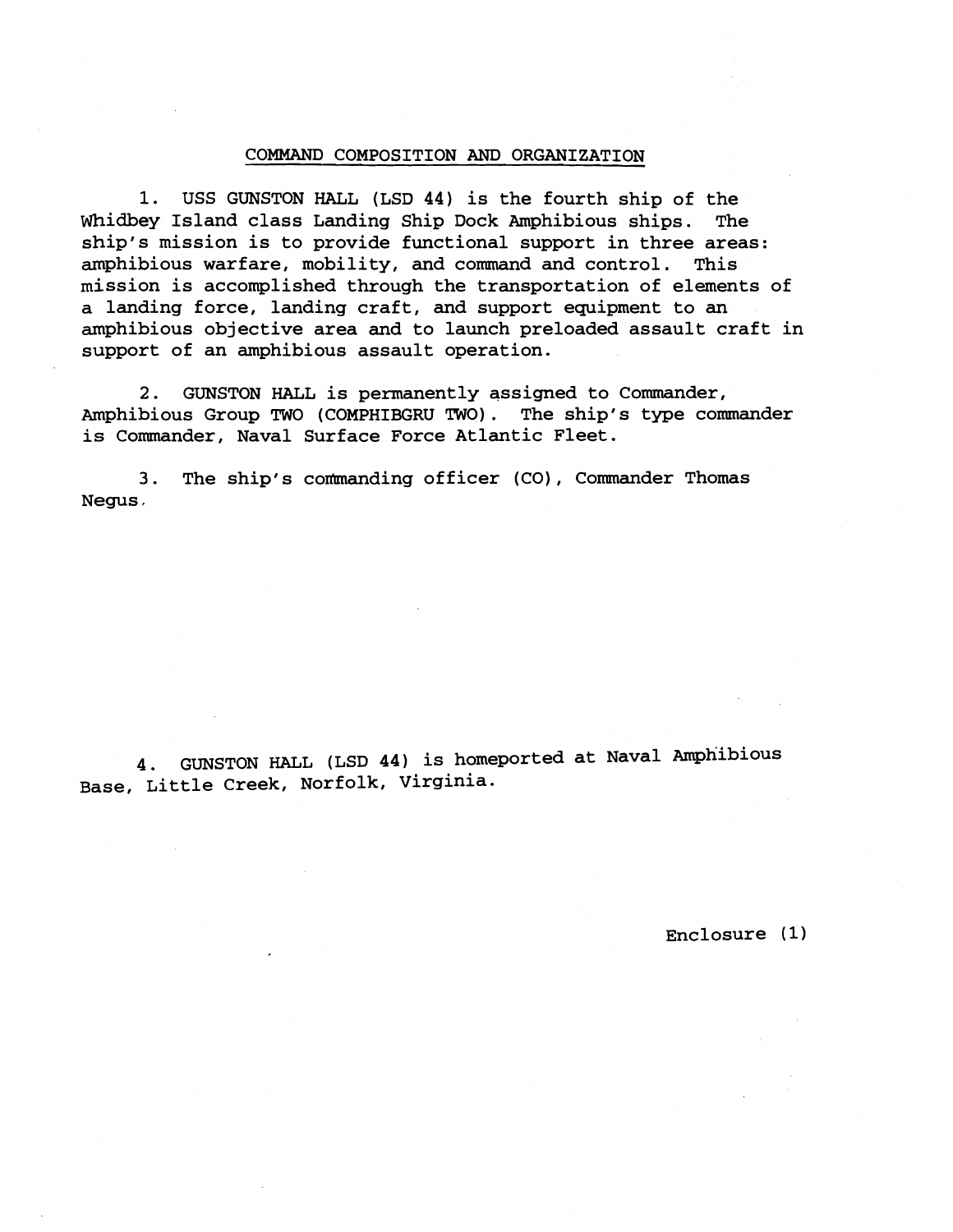## CHRONOLOGY FOR 2004

1. JANUARY - At the start of the year, GUNSTON HALL was moored inport at Naval Amphibious Base Little Creek (NAB Little Creek), VA in the second part of the Holiday Standdown period. On the 20<sup>th</sup>, GUNSTON HALL got underway for CO's Time in the Virginia Capes Operating Area (VACAPES OPAREA). These operations included basic engineering casualty control exercises, flight operations with Helicopter Support Squadron SIX (HC 6), the burial at sea of 5 deceased Naval Personnel and a return to NAB Little Creek on the  $23^{rd}$ . On the  $29^{th}$  GUNSTON HALL got underway and transited to Naval Weapons Station Yorktown for an ammunition offload. She remained overnight and returned to NAB Little Creek on the 30<sup>th</sup>.

2. FEBRUARY - On the  $2^{nd}$ , GUNSTON HALL got underway this time enroute to Onslow Bay, North Carolina. As the ship departed the Chesapeake Bay, two Landing Craft Air Cushion's (LCAC) (hoppers 55 and 71) from Assault Craft Unit FOUR came aboard for the operation. Once in Onslow Bay, the ship onloaded a portion of the 3<sup>rd</sup> Battalion, 10<sup>th</sup> Marine Division for Type Commander's Amphibious Training Exercises. During these exercises the ship conducted numerous Amphibious Assault Vehicle, Landing Craft Utility, LCAC, and flight operations while underway and at anchorage. Additionally, Commander Amphibious Group SIX and the CO of  $3^{rd}$  Battalion,  $10^{th}$  Marines visited GUNSTON HALL during this time. The return trip back to NAB Little Creek was completed on the  $12<sup>th</sup>$ .

3. MARCH - On the  $1<sup>st</sup>$  of March, the ship entered a Continuous Maintenance Availability in preparation for the upcoming Phased Maintenance Availability (PMA) in April. Additionally, at 1035 on 19 March 2004, Commander John G. Walker was relieved by Commander Thomas M. Negus as the Commanding Officer of GUNSTON HALL. The ceremony was attended by COMPHIBGRU TWO, Commander Cruiser-Destroyer Group TWO, Commander Amphibious Squadron SIX, and the Commanding Officers of USS OAK HILL (LSD 51) and USS TORTUGA (LSD 46).

4. APRIL - The ship remained inport until the  $14<sup>th</sup>$  when it was moved to the Norfolk Shipbuilding and Drydock Corporation (NORSHIPCO) repair facility located in Norfolk, VA to complete its **PMA.** During this maintenance period the ship was scheduled to undergo repairs to its main propulsion diesel engines (MPDE), ship's service diesel generators (SSDG), installation of a new boat davit with the replacement of the ship's boats for 11 and 7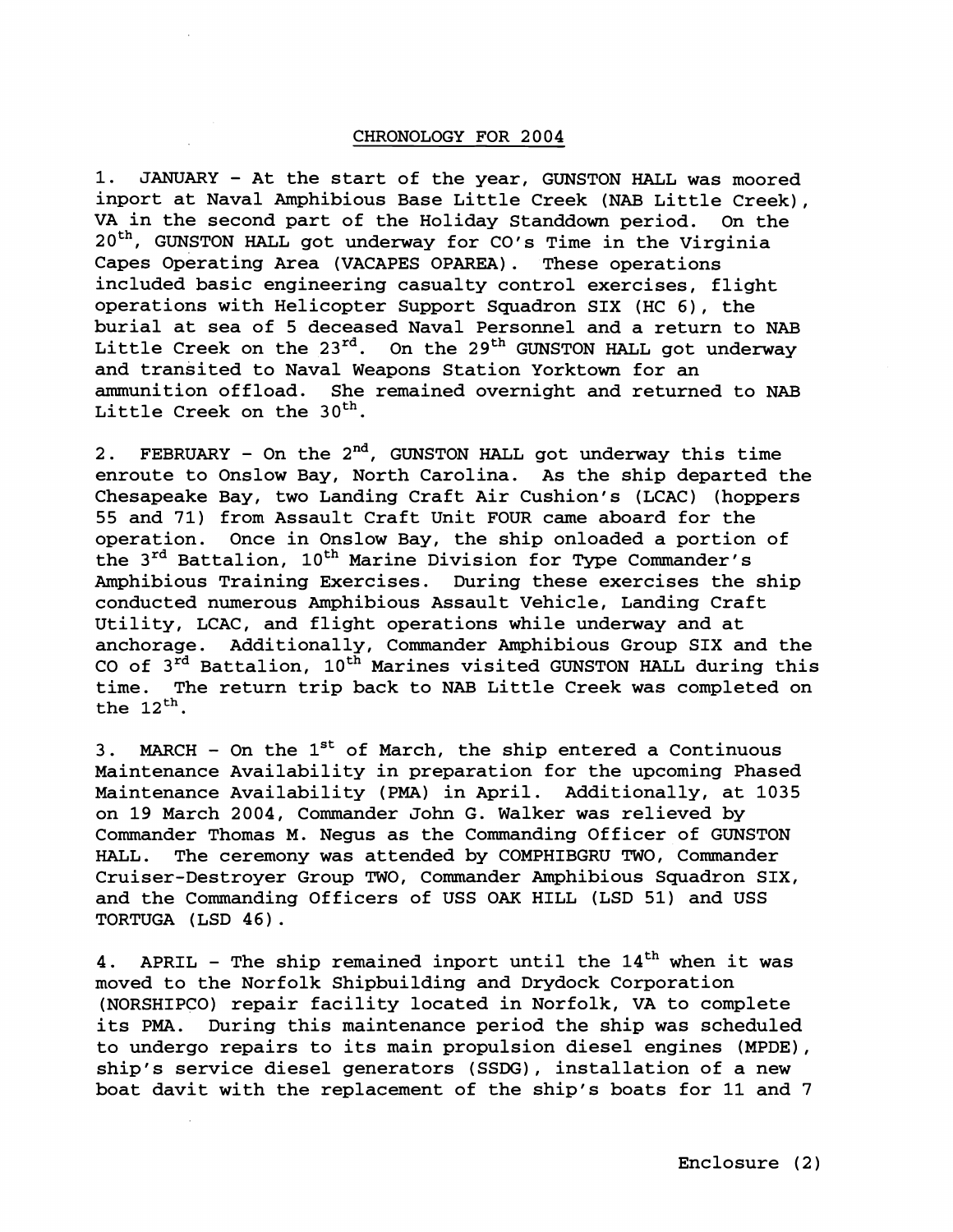meter Rigid Hull Inflatable Boats, preservation of numerous ballast tanks, upgrades to the ship's laundry facilities and replacement of the well deck wooden decking with synthetic decking. Ship's force personnel added to the activity on the ship with the refurbishment of Auxiliary and Electrical Division berthing and preservation of countless divisional spaces. ship also established its path for success to the Inter-Deployment Training Cycle (IDTC) by scheduling two main space fire drills per week and weekly update meetings to determine the status of readiness and training. On the  $22^{nd}$ , the crew celebrated the  $15<sup>th</sup>$  anniversary of the ship's commissioning at a command picnic held at the Scott Center Annex of Norfolk Naval Shipyard.

5. MAY - During this month, GUNSTON HALL continued its maintenance and training phase. Daily discussions were taking place in order to determine the correct course of action for the replacement of Number 3 SSDG's crankshaft and repairs to 2A MPDE1s crankshaft. Numerous members of the ship's wardroom attended Bridge Resource Management and Advanced Ship Handling training conducted by Marine Safety International at their Naval Base Norfolk Facility.

6. JUNE - As GUNSTON HALL pushed through its maintenance period, the additional task of non-skidding the flight deck was started by contractors. With the successful completion of Antiterrorism Force Protection (ATFP) Tailored Ships Training Availability I (TSTA I), Visit, Board, Search and Seizure (VBSS) Phase I, and a Search and Rescue (SAR) Limited Team Training, GUNSTON HALL completed the first of many assist, training, and assessment visits in continuing preparation for the upcoming IDTC .

7. JULY - The month of July was especially busy for GUNSTON HALL with preparations to complete the PMA and get underway to conduct sea trials. However, material issues plagued the lube oil flush of 2A MPDE by contractors and installation efforts of a new crankshaft in Number 3 SSDG. Additionally, the ship completed a Light Off Assessment. The ship successfully completed SAR Certification Phases I and I1 and Crew Certification. On the  $20^{th}$ , the crew enjoyed a break at a Norfolk Tides Baseball game played in Harbor Park. Late in the month the ship completed refueling via barge.

8. AUGUST - On the  $8<sup>th</sup>$ , at 1811, GUNSTON HALL emerged from the NORSHIPCO repair facility and transited to sea to conduct sea

 $\overline{2}$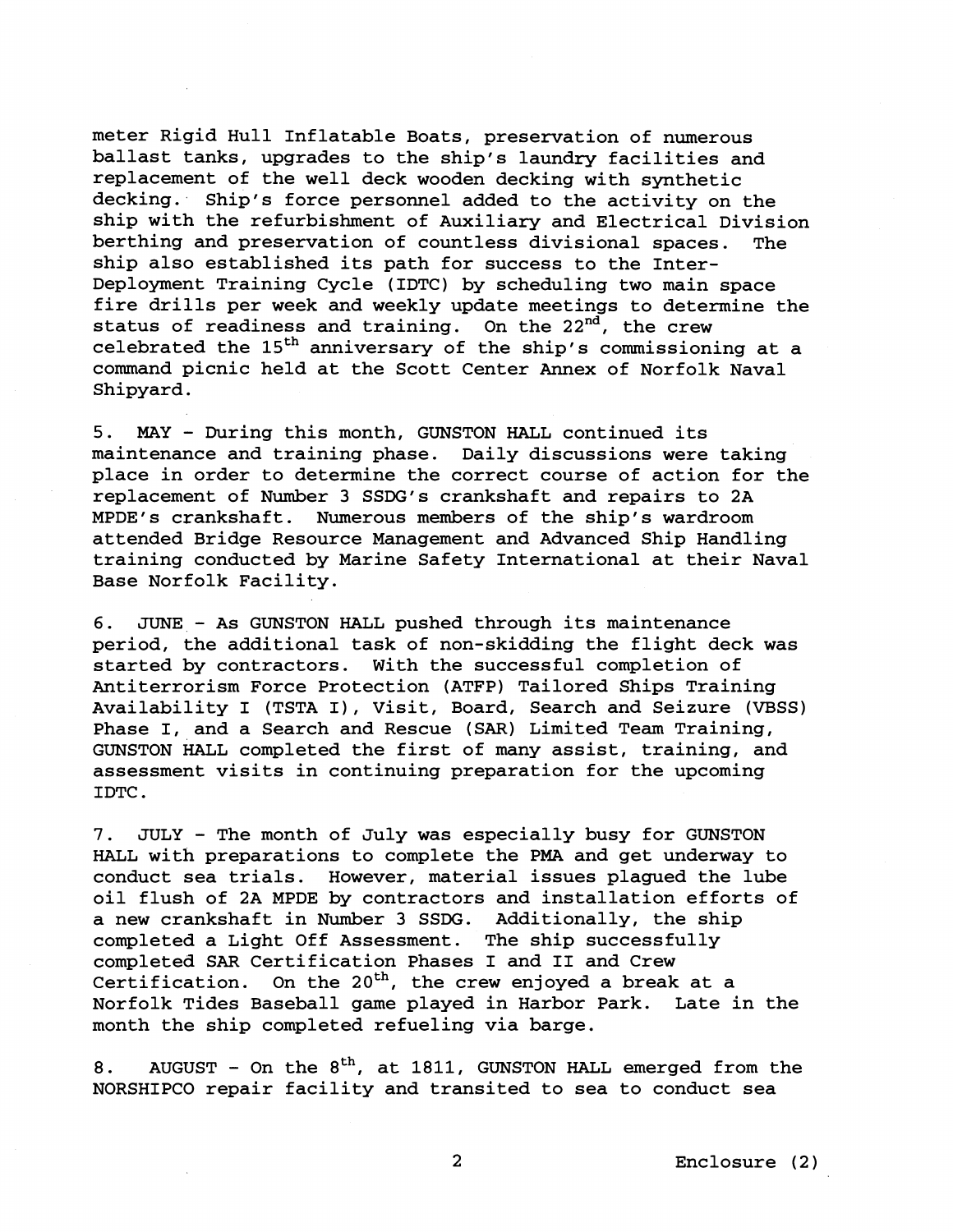trials. Returning to NAB Little Creek on the 13<sup>th</sup>, the ship entered another Continuous Maintenance Availability period. The ship continued to work towards Command Assessment of Readiness and Training (CART) II and on the 27<sup>th</sup> Aviation Certification (AVCERT) was successfully completed. The ship got underway for the VACAPES OPAREA on the 30<sup>th</sup> to conduct training for the upcoming CART 11.

9. SEPTEMBER - GUNSTON HALL continued its preparations for CART I1 while underway with a daytime precision anchorage and a Replenishment at Sea (RAS) with USNS LARAMIE. Returning to NAB Little Creek on the  $3^{rd}$ , the ship spent the weekend making final preparations for CART II. On the 7<sup>th</sup>, inspectors from Afloat Training Group Norfolk started the administrative and material inspection of CART II. On the  $8<sup>th</sup>$ , GUNSTON HALL got underway to demonstrate its Navigation and Seamanship skills. GUNSTON HALL conducted a nighttime RAS, day and night precision anchorages, swept channel, loss of gyrocompass, low visibility, and man overboard evolutions. In conjunction with the CART **I1**  assessment the ship also successfully completed the COMPHIBGRU TWO Navigation Check Ride. GUNSTON HALL returned to homeport on the 10<sup>th</sup> having victoriously completed CART II and certifying early in the Medical area. The following week the ship continued the IDTC with the completion of ATFP Phase 11, Supply Management Assessment, and Maintenance and Material Management (3M) Assessment, during which Deck and **Navigation/Administration**  Departments certified 3M early. On the  $20<sup>th</sup>$ , the ship started the Engineering portion of the IDTC with Initial Assessment (IA) and followed that the next week with MOB-D-1.

10. OCTOBER - GUNSTON HALL was in port moored at NAB Little Creek on the  $1^{st}$ , continuing the IDTC with an Engineering LTT, Combat System Training-1, and MOB-D-2. On the  $25<sup>th</sup>$  ATFP Phase I11 commenced, with 3 days of ATFP drills involving the entire crew and culminating with a highly successfully night small boat attack while GUNSTON HALL was at anchor. GUNSTON HALL earned a Training Level 1 Assessment, the first by an Amphibious platform in the Atlantic Fleet. Additionally, during MOB-D-2 GUNSTON HALL validated their Main Space Fire Drill with an impressive score of 185 out of 192.

NOVEMBER - The first week of the month was spent underway in the VACAPES OPAREA. On the  $2^{nd}$ , the ship conducted a day/night RAS with USNS JOHN LENTHALL. Then, on the 3<sup>rd</sup>, day and night helicopter operations were conducted and resulted in another level 1 certification in the Air Operations Area. On the  $4<sup>th</sup>$ ,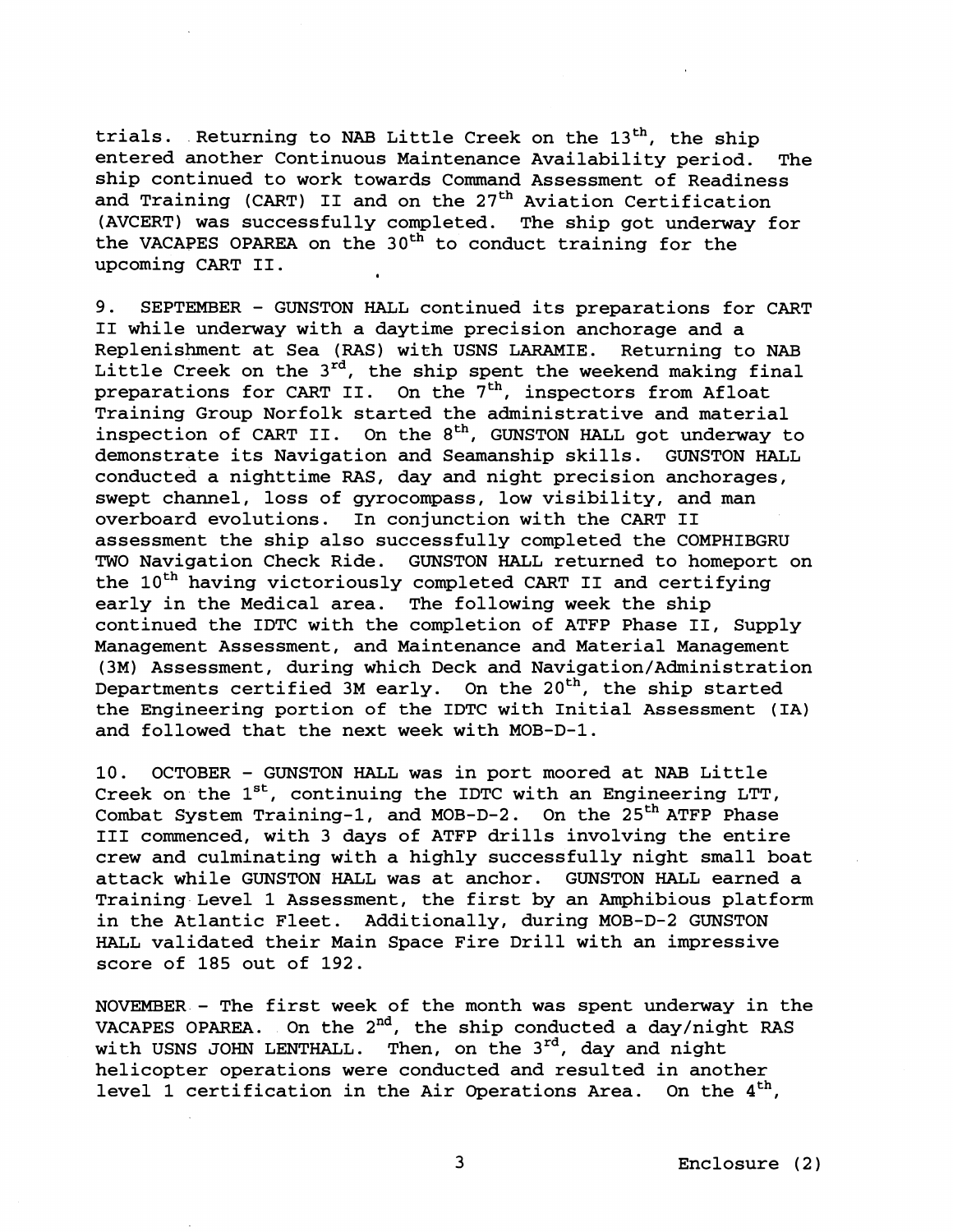the ship anchored in Lynnhaven Anchorage and conducted a VBSS LTT with an LCU from Assault Craft Unit TWO. The above average skills demonstrated by GUNSTON HALL'S VBSS team and Force Protection Training Team resulted in a 4 week early certification in the VBSS warfare area. Returning to NAB Little Creek on the  $4<sup>th</sup>$ , the ship continued with its IDTC training and on the **8th** during MOB-D-3 the ship certified 4 weeks early in the Damage Control area. During the week of the **22nd** the GUNSTON HALL went through the Supply Management Inspection (SMI) and 3M Inspection (3MI), both of which resulted in above average marks for GUNSTON HALL. The remainder of the month was spent conducting Combat Systems TSTA's **2** and 3 training evolutions for the pending Final Evaluation Problem (FEP).

**12.** DECEMBER - The first 2 weeks were spent training and making final preparations for FEP. On the  $14<sup>th</sup>$  the ship commenced its FEP and it concluded in a spectacular fashion on the  $16<sup>th</sup>$  with GUNSTON HALL earning a total of six level **1** certifications. On the  $17<sup>th</sup>$  the crew commenced a well deserved holiday standdown, which was kicked off with a Christmas Party held at the Ramada Plaza Resort on the Virginia Beach Oceanfront.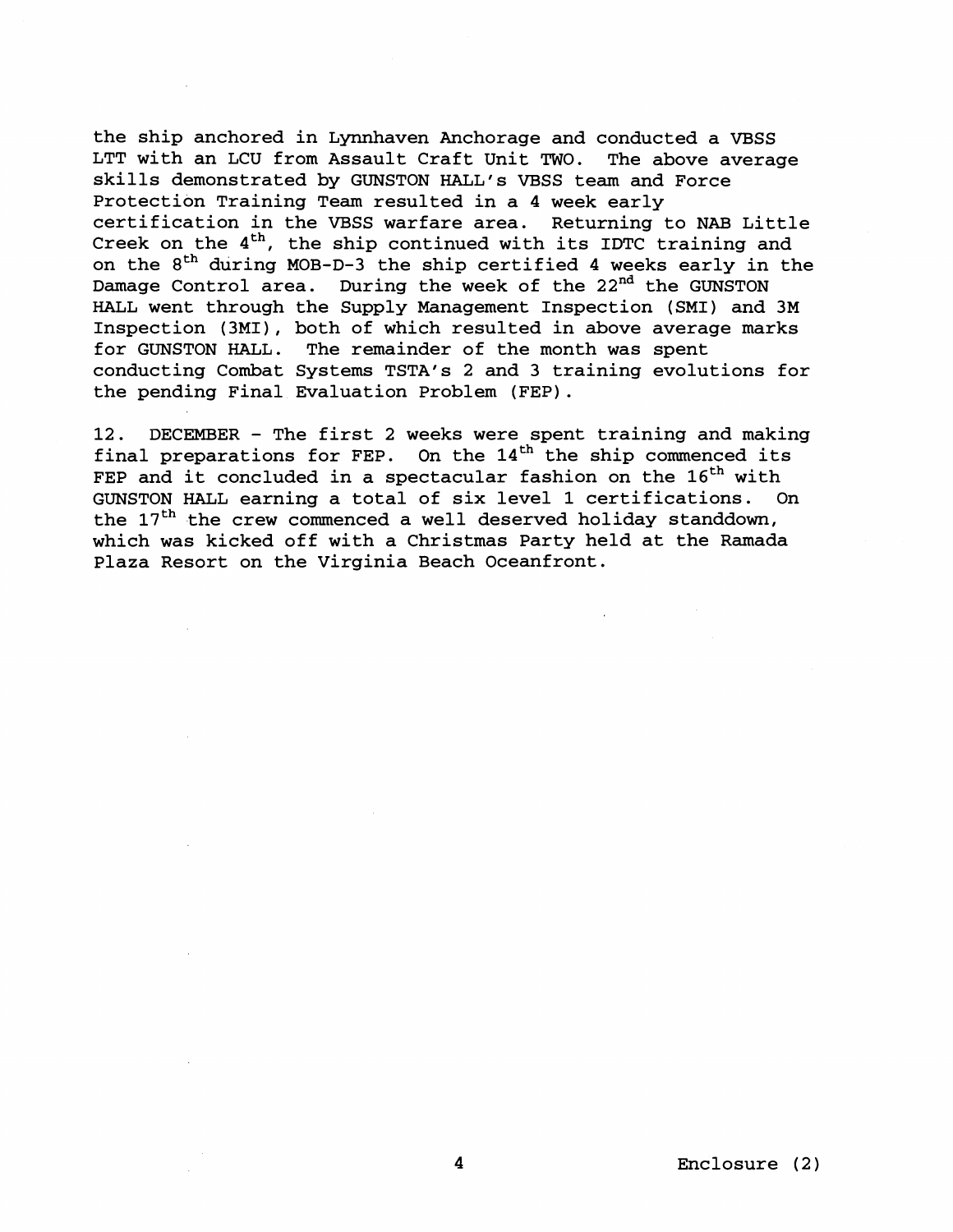### NARRATIVE

### FIRST QUARTER

The first quarter of 2004 was a dynamic period of operational commitments, leading to a transitional phase that was punctuated by the change of command. Beginning with the second half of the Holiday Standdown Period, the pace rapidly accelerated with Deck Landing Qualifications in the VACAPES OPAREA. This was quickly followed by an ammunition off-load at Naval Weapons Station Yorktown and a Type Commanders Amphibious Training Exercise at Onslow Bay, North Carolina. With a deft change of focus, GUNSTON HALL entered into a Continuous Maintenance Availability and organized one of the most symbol laden traditions of the United States Navy, an Afloat Change of Command. At 1035 on 19 March 2004, Commander John G. Walker was relieved by Commander Thomas M. Negus as the Commanding Officer of USS GUNSTON HALL (LSD 44).

#### SECOND QUARTER

The second quarter saw GUNSTON HALL enter into two major evolutions that ran concurrently towards the same goal of combat readiness. With her shift to NORSHIPCO, the ship began an intensive maintenance period that saw extensive work done to Number 3 Ship's Service Diesel Generator (SSDG) and 2A Main Propulsion Diesel Engine's (MPDE) crankshafts, the flight deck non-skid surface, Auxiliary and Electrical Division berthing, and innumerable divisional spaces. Additionally, the crew began a twice-weekly drilling regime with the focus concentrated on the main spaces. These efforts coupled with crew-wide assignment to additional schooling and weekly update meetings regarding maintenance and training progress, blazed the path towards a successful conclusion to the Inter-Deployment Training Cycle (IDTC) .

#### THIRD QUARTER

The third quarter began with preparations to end the PMA and enter into the major certifications signifying combat readiness. In rapid succession, GUNSTON HALL successfully ' completed Sea Trials, AVCERT, CART I1 preparations, COMPHIBGRU TWO Navigation Check Ride, 3M and Supply Management Assessments, and Medical certification. With this string of achievements flowing in her wake, GUNSTON HALL began IA in Engineering.